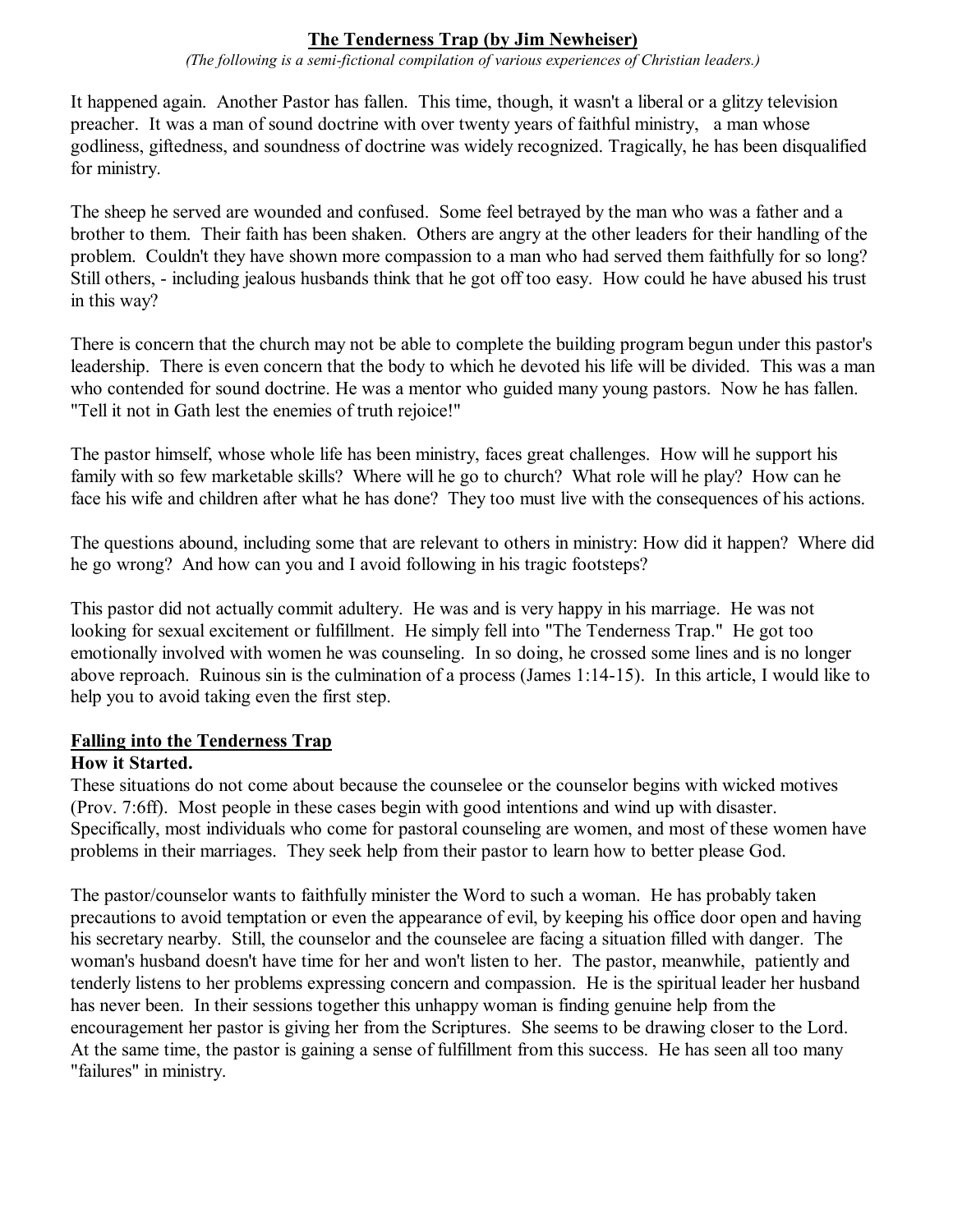### **Danger Signs.**

As the counseling relationship progresses, both the counselor and counselee may begin to have thoughts that should have alerted them to danger before it was too late. The woman may be tempted to think, "If only my husband were a spiritual leader like him," or "I wish that I had married a man like this, who cares about my feelings." Of course, if the counselor/pastor were ever to become involved with her, these very qualities would be betrayed by their bond.

The pastor, for his part, may find that he enjoys having a woman so dependent on him for advice and support. He enjoys meeting her emotional needs successfully and feels protective of her. He finds himself looking forward to their meetings. He may even realize that he is having more intimate conversations with her than with his wife.

Neither the pastor nor the counselee has any intention of moving towards a romantic relationship, but bonding is taking place. By now, the thought of emotional involvement has probably occurred to one or both of them. They may both be intrigued by the male-female electricity of their friendship, though thus far it is "low voltage". To the degree that they recognize this temptation, the two put these thoughts quickly aside, perhaps with a prayer of confession asking for strength. The pastor may tell himself that this is a way that Satan is tempting him, and that he needs to be strong. After all, counseling women is part of his job as an undershepherd in God's flock. The woman, meanwhile, trusts her pastor as a man of God. She can't imagine that anything inappropriate could happen.

#### **Lines Crossed.**

At some point in the counseling sessions a line is crossed. One of them realizes that they have gone too far. Perhaps the pastor finds himself violating some his own rules, meeting with this woman alone in the office, or failing to tell his wife everything he should about the length, content, and frequency of their meetings. Perhaps there is physical contact, a hug or holding hands, which outwardly appears to be brotherly, yet the pair experience mixed emotions. Both of them find that they are enjoying the attention, attraction, and emotional involvement.

Finally, the pastor is getting worried. He realizes that he has gone too far, but now the price of corrective action seems too high. If he goes to his fellow elders and confesses his fault, he would experience terrible embarrassment. They might make a mountain out of a molehill. What if this woman's husband gets upset, or others in the church learn about this? Gossips would have a field day and his ministry could be ruined. Those inside or outside of the church who have sought an opportunity to discredit him would have their chance. If he were to tell his wife, she would be deeply hurt. She might also misunderstand and think that there is something wrong with her.

So the pastor rationalizes, perhaps what he is doing isn't so bad after all. He is still preaching powerfully. Things seem to be going smoothly enough at home. God must not think that he is wrong, otherwise he and the church wouldn't be so blessed. New members are coming. New ministries are being established. Why rock the boat? After all, he hasn't actually committed adultery. He is a strong Christian leader. He can keep the situation under control without involving or upsetting others.

#### **A Ministry Ruined.**

If one keeps playing with fire, sooner or later he will get burned. "When lust has conceived, it gives birth to sin; and when sin is accomplished it brings forth death" (James 1:15). Soon, perhaps the "brotherly" hug or pat on the back is followed by a short kiss - then a longer one, or a touching which is clearly more than "brotherly".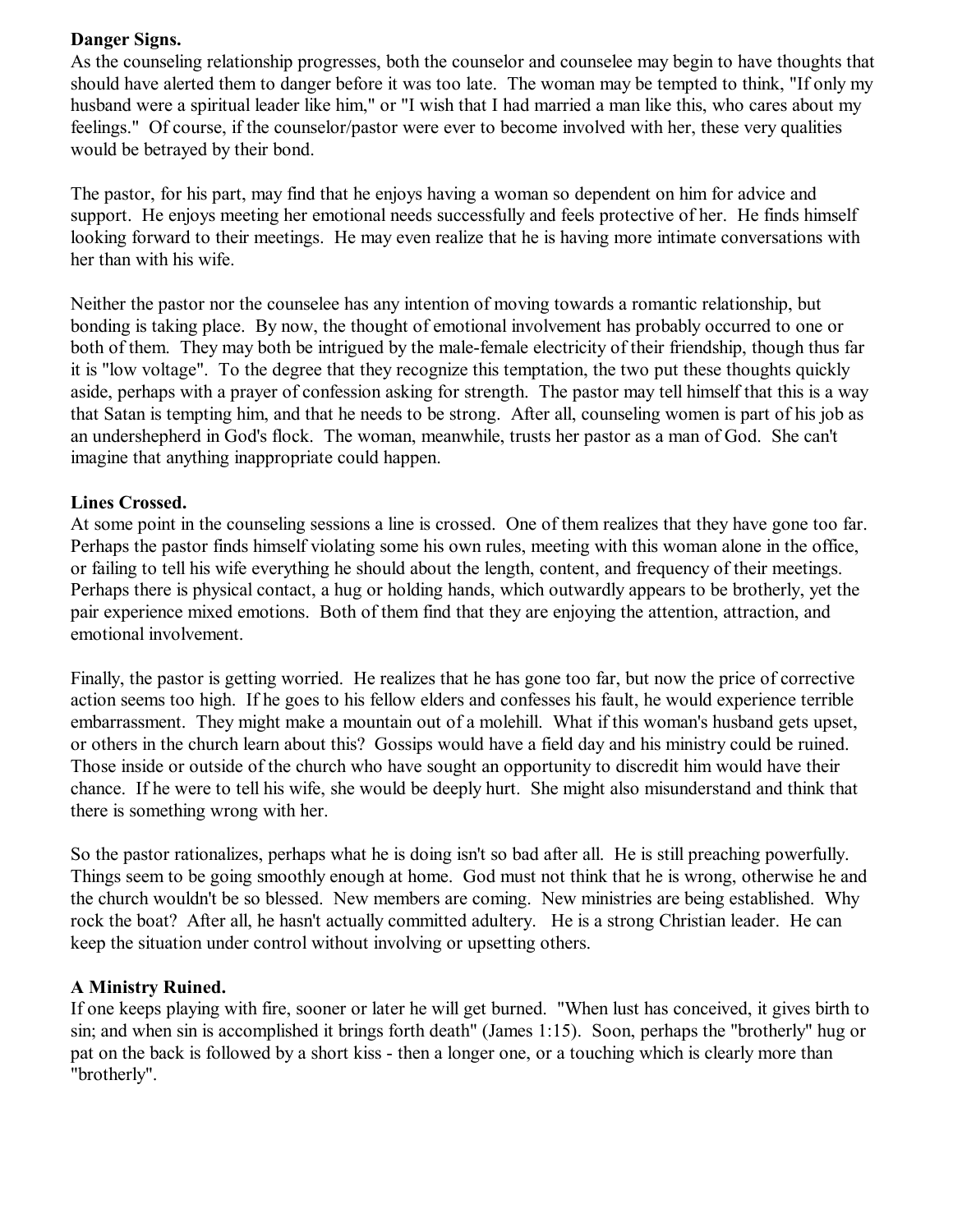We might ask, "Why didn't one of them stop this when it happened?" While outwardly both of them were outwardly treating their relationship as purely pastoral, the emotional intimacy they had developed led very naturally to this point. Though both of them may be shocked on one level, it seems very natural on another. What happens next can vary. Many couples will go on to commit adultery. Some will still not cross that line, but will continue taking fire into their bosom (Prov. 6:27). The great majority will not stop until they are caught. A few will finally turn themselves in. But all will suffer greatly, and will watch others suffer as a consequence of their sin.

## **Avoiding the Tenderness Trap**

How can you avoid falling into the tenderness trap? I have found several principles to be essential. **1. Don't Trust Yourself.** Some men will say, "This could never happen to me." Such a man will talk about how happy and fulfilled he is in his marriage. Furthermore, he knows that he is strong. He has never felt attracted to any members of his congregation or come close to crossing any lines in counseling relationships.

Some men are confident that they are safe because of their older age or mediocre looks. Paul says, "Let him who thinks he stands take heed lest he fall" (1 Cor. 10:12). A friend reminded me that women are most prone to fall for the tender, caring men who know how to speak words of kindness. Many good (and even unattractive) men have fallen who would never have imagined that it could happen to them.

It is important to remember that you make your way down the road to ruin one step at a time. Satan knows that he probably cannot tempt you to immediately fall into adultery, so he is patient to bring you to that point little by little.

# **2. Make Strict Rules - and keep them.** I suggest the following:

- Do not meet alone with a female counselee if you are not visible to others. Keep the door open.
- Do not talk about the physical relationship in marriage without the husband present.
- Do not touch a female counselee in a counseling session. I have had women weep in my office, even to the point of collapse. I keep my desk between myself and them no matter what. If a woman needs a hug, I ask another woman from the church to take care of her. If a counselee tries to touch you, I recommend pulling quickly away, and making it clear that this just isn't done.

As you explain these rules to your counselee, tell her that you hold to them not because you don't trust her or because she can't trust you, but because you want to ensure that both of you remain above reproach. Apply your rules uniformly - don't make exceptions for unattractive women!

If you find yourself wanting to bend or break the rules take it as a warning sign and immediately go to your fellow elders and your spouse.

**3. Respect your counselee's marriage relationship.** When you are counseling a married woman, remember that she is under her husband's authority. You do not want to undermine that relationship. Ordinarily, if a woman is having problems with her marriage, her husband should also be present for counseling. It is not right to talk about his sins without him present. Ordinarily, you should not meet with a woman without her husband's knowledge and approval, an exception might be if the husband is an unbeliever. The exceptional cases should be treated with the greatest caution. One pastor whom I respect will not meet more than twice with a woman without her husband present.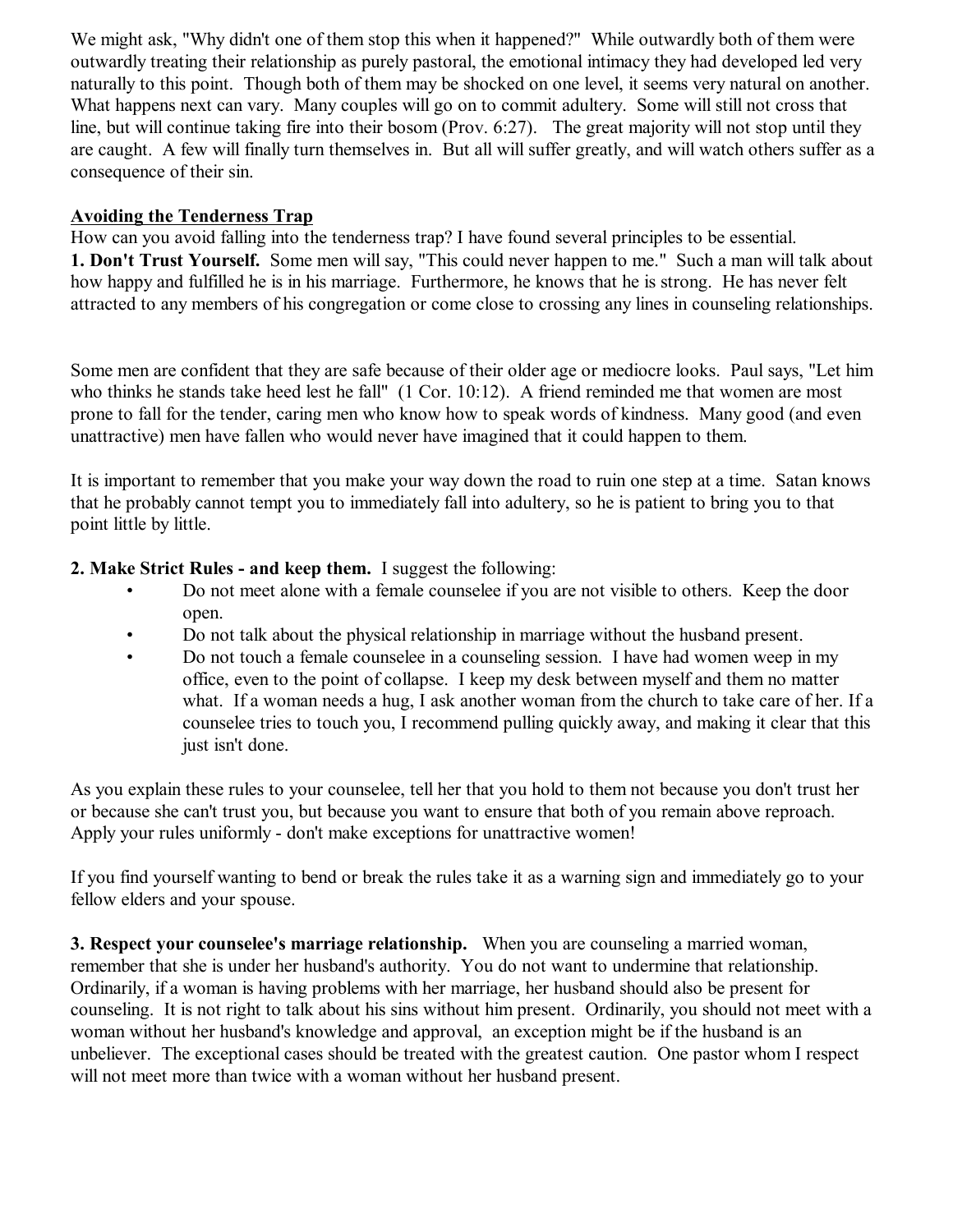**4. Get other women involved in counseling women.** Titus 2:3-5 states that older women are uniquely qualified to help younger women be godly wives and mothers. In many ways, they may be better able to address many problems than you are. My recent practice has been to meet with a woman a couple of times. I then place her in a more intense counseling/discipleship relationship with a more mature woman under my supervision. This eliminates many of the problems that could occur in a male-female counseling situation.

Many pastors lack such older women in their churches. In addition to asking God to raise up such women, pastors must select women with potential for such a ministry and train them.<sup>1</sup>

**5. Remain Accountable.** Keep your wife and your fellow elders aware of your counseling appointments and the general subject matter of your meetings. Within that circle, absolute confidentiality must be maintained; however, your marriage is more important than a woman's privacy. If a woman counselee is unwilling to agree to this condition, decline to meet with her.

If you are experiencing any "warning signs" or if you fear that you may have crossed some lines yourself, tell your fellow elders immediately (2 Tim. 2:22). Seek and submit to their counsel. Entrust yourself to the Lord through them. It is much easier to snuff out a small flame than to fight a raging forest fire. I know more than one pastor, who when he started to feel tempted or attracted to a woman, immediately made himself strictly accountable to others and the situation was diffused before disaster struck. If there is any question in your mind, seek accountability! Remember how deceitful the heart is (Prov. 14:12). One of the great dangers many pastors face is that they are on such a pedestal, they don't have any peers in the church in whom they feel that they can safely confide. Such a lofty perch is a precarious one.

# **Advice to Those Who Have Fallen**

The great majority of men continue in sin until they are caught (busted). Usually, when a pastor is initially confronted about a compromising situation, there is either denial or minimization: "I'm just a man." "We didn't actually commit adultery." "Everyone deserves a second chance." "I'll never do it again." Usually the pastor is concerned with keeping the matter as private as possible in order to protect himself, his family, and the church. I, however, hold very little hope for the restoration of a man who persistently violates his conscience and has to be caught and proven guilty before he "repents". It is hard to believe that the "repentance" shown at this point is any more than preservation of pride, livelihood, and reputation.

If you as a pastor or a counselor have acted inappropriately, the best thing you can do is to confess your sin to your fellow leaders, the church, and your spouse. Accept the consequences. Submit to whatever discipline your fellow leaders impose upon you. Warn others against the same sins. Willingly relinquish your office and find a way to honorably support your family. Don't expect to be restored to office or paid ministry in the future. Take comfort in God's forgiveness (Psalm 51). God has borne fruit through you in the past despite of your sin. God will use you in new ways in the future.

### **Advice to Fellow Leaders**

As you minister to a pastor or counselor in such a situation, deal with firmness and love. While many may be concerned for the parties involved in the sin, you too are going through a traumatic time of heartache. Realize that you are likely to be criticized for your actions by some members of the congregation. Some will think you are too strict, others will be upset because you are too lenient. You may be tempted to disclose less than the whole truth out of compassion for those who sinned, but the only way to avoid gossip and false accusations against you is to fully lay out the charges (1 Tim. 5:20). If the fallen brother is willing to submit to discipline, it may be appropriate for the elders to provide financially for his transition to "secular work". They should also offer ongoing counsel and accountability which will, it is hoped, lead to

<sup>&</sup>lt;sup>1</sup> For example, the CCEF introductory course videos might be useful for this purpose. Also, see "Why Women Should Counsel Women" by Elyse Fitzpatrick, from the CCEF San Diego Summer Institute in Biblical Counseling, (1994).